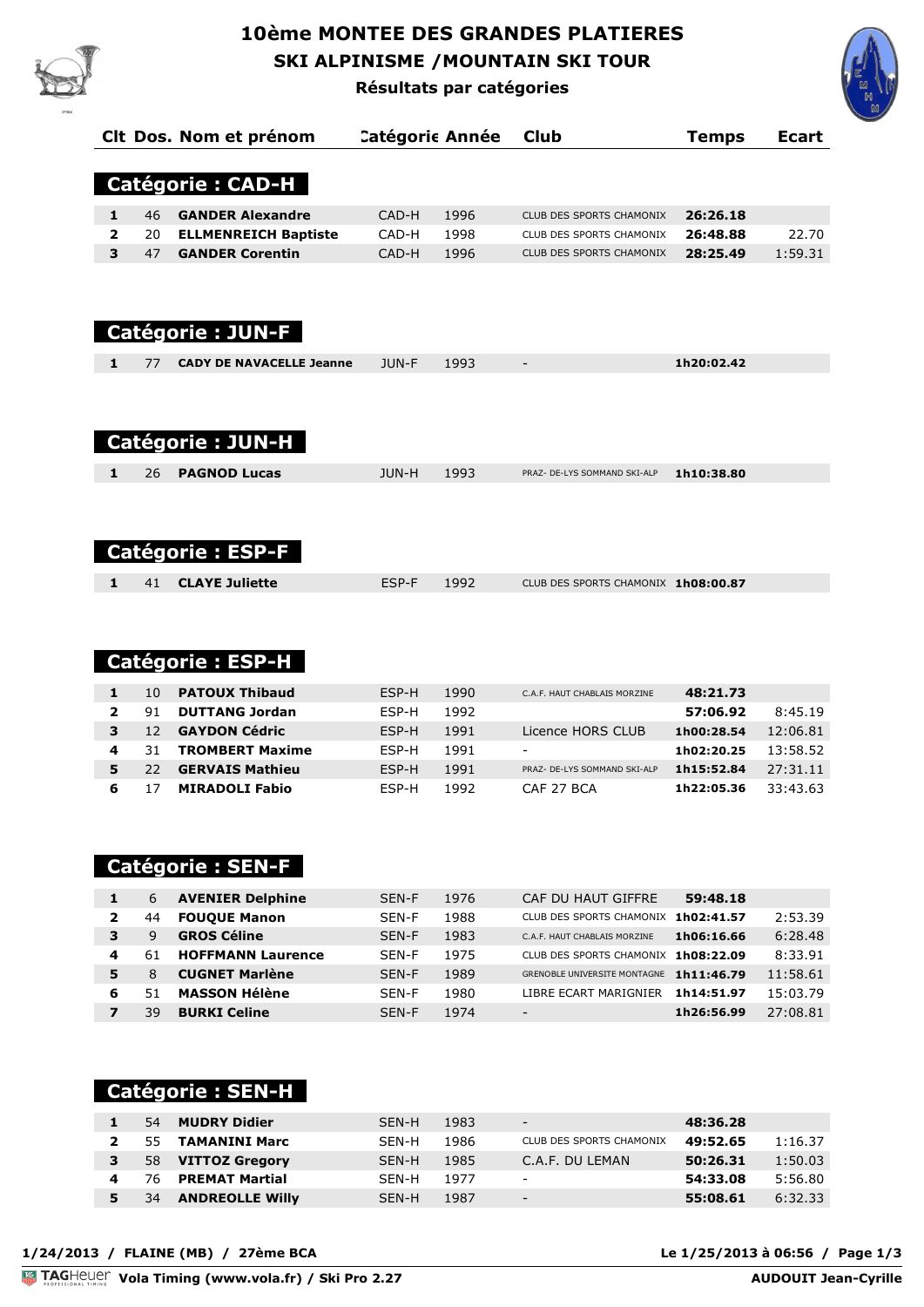#### **10ème MONTEE DES GRANDES PLATIERES SKI ALPINISME /MOUNTAIN SKI TOUR Résultats par catégories**

|                          |    | Clt Dos. Nom et prénom          | <b>Catégoric Année</b> |      | <b>Club</b>                  | <b>Temps</b> | <b>Ecart</b> |
|--------------------------|----|---------------------------------|------------------------|------|------------------------------|--------------|--------------|
|                          |    |                                 |                        |      |                              |              |              |
| 6                        | 84 | <b>DA MOUTA Cyril</b>           | SEN-H                  | 1989 | <b>CAF CLUSES</b>            | 56:17.97     | 7:41.69      |
| $\overline{\phantom{a}}$ | 21 | <b>GALLAY Samuel</b>            | SEN-H                  | 1985 |                              | 58:31.42     | 9:55.14      |
| 8                        | 64 | <b>RUBIN David</b>              | SEN-H                  | 1975 | PRAZ- DE-LYS SOMMAND SKI-ALP | 58:48.07     | 10:11.79     |
| 9                        | 57 | <b>VESIN Michaël</b>            | SEN-H                  | 1978 | $\overline{\phantom{a}}$     | 1h00:50.56   | 12:14.28     |
| 10                       | 53 | <b>MORVAN Thibaut</b>           | SEN-H                  | 1981 | $\overline{\phantom{a}}$     | 1h01:50.17   | 13:13.89     |
| 11                       | 95 | <b>THIBAULT Guillaume</b>       | SEN-H                  | 1980 | <b>ASO NTN SR</b>            | 1h02:38.65   | 14:02.37     |
| 12                       | 63 | <b>PRETOT Eric</b>              | SEN-H                  | 1979 | <b>FILLIERE GRIMPE</b>       | 1h03:02.92   | 14:26.64     |
| 13                       | 42 | <b>COSTE Sebastien</b>          | SEN-H                  | 1975 | <b>CAF ANNECY</b>            | 1h03:41.92   | 15:05.64     |
| 14                       | 85 | <b>FOURNIER-BIDOZ Sébastien</b> | SEN-H                  | 1976 | CSA 27 BCA                   | 1h04:09.25   | 15:32.97     |
| 15                       | 82 | <b>DEVILLE Damien</b>           | SEN-H                  | 1983 | $\overline{\phantom{0}}$     | 1h04:52.83   | 16:16.55     |
| 16                       | 49 | <b>HOUDRY Stéphane</b>          | SEN-H                  | 1984 | $\overline{\phantom{a}}$     | 1h06:03.70   | 17:27.42     |
| 17                       | 18 | <b>TOMMASI Stéphane</b>         | SEN-H                  | 1980 | $\overline{\phantom{a}}$     | 1h08:35.89   | 19:59.61     |
| 18                       | 40 | <b>CASTELLANI Jean-Baptiste</b> | SEN-H                  | 1985 | $\overline{\phantom{a}}$     | 1h08:58.70   | 20:22.42     |
| 19                       | 96 | <b>CHANTREL Adrien</b>          | SEN-H                  | 1984 | 27 BCA                       | 1h09:35.88   | 20:59.60     |
| 20                       | 69 | <b>WECH Thomas</b>              | SEN-H                  | 1981 | 27 BCA                       | 1h11:25.20   | 22:48.92     |
| 21                       | 71 | <b>CAUDRON Edv</b>              | SEN-H                  | 1979 | 27 BCA                       | 1h12:09.14   | 23:32.86     |
| 22                       | 67 | <b>MAILLES Frederic</b>         | SEN-H                  | 1985 | 27 BCA                       | 1h14:21.25   | 25:44.97     |
| 23                       | 50 | <b>MASSON Gaetan</b>            | SEN-H                  | 1978 |                              | 1h14:32.84   | 25:56.56     |
| 24                       | 66 | <b>JULLIEN Frank</b>            | SEN-H                  | 1974 | 27 BCA                       | 1h14:44.42   | 26:08.14     |
| 25                       | 92 | <b>DIEVAL Thomas</b>            | SEN-H                  | 1978 |                              | 1h18:37.48   | 30:01.20     |
| 26                       | 93 | <b>GALL Damien</b>              | SEN-H                  | 1982 |                              | 1h18:37.50   | 30:01.22     |
| 27                       | 86 | <b>HUGEL Eric</b>               | SEN-H                  | 1977 | CSA 27 BCA                   | 1h26:33.45   | 37:57.17     |
| 28                       | 68 | <b>LAFONT Guillaume</b>         | SEN-H                  | 1985 | 27 BCA                       | 1h30:00.09   | 41:23.81     |
| 29                       | 65 | <b>RECOURA Sebastien</b>        | SEN-H                  | 1979 | 27 BCA                       | 1h30:44.38   | 42:08.10     |
| 30                       | 74 | <b>MORAGA Rodrigo</b>           | SEN-H                  | 1977 | <b>FLAINE SUP</b>            | 1h37:36.69   | 49:00.41     |
|                          |    |                                 |                        |      |                              |              |              |

 **Catégorie : VET-F** 

|  | 1 14 BARDY Agnès      | VET-F 1958 | C.A.F. HAUT CHABLAIS MORZINE $1h03:47.90$ |                      |  |
|--|-----------------------|------------|-------------------------------------------|----------------------|--|
|  | 2 32 FILLON Veronique | VET-F 1965 | and the state of the state of the         | $1h06:10.74$ 2:22.84 |  |

### **Catégorie : VET1-H**

| 1                       | 19             | <b>BOEGLIN Didier</b>           | VET1-H | 1967 | $\overline{\phantom{0}}$     | 50:16.14   |          |
|-------------------------|----------------|---------------------------------|--------|------|------------------------------|------------|----------|
| $\overline{2}$          | 78             | <b>FERMONET Denis</b>           | VET1-H | 1969 | PRAZ- DE-LYS SOMMAND SKI-ALP | 51:16.74   | 1:00.60  |
| 3                       | $\overline{7}$ | <b>AZZOLIN Frederic</b>         | VET1-H | 1973 | <b>PRAZ MONTAGNE</b>         | 51:31.92   | 1:15.78  |
| 4                       | 97             | <b>SIBUET Michel</b>            | VET1-H | 1966 |                              | 54:20.31   | 4:04.17  |
| 5                       | 60             | <b>DEJEY Felix</b>              | VET1-H | 1968 | $\overline{\phantom{a}}$     | 55:37.21   | 5:21.07  |
| 6                       | 13             | <b>MARTIN David</b>             | VET1-H | 1970 | CAF SALLANCHES               | 56:02.77   | 5:46.63  |
| $\overline{\mathbf{z}}$ | 43             | <b>DUBREUIL Olivier</b>         | VET1-H | 1966 | PRAZ- DE-LYS SOMMAND SKI-ALP | 56:41.51   | 6:25.37  |
| 8                       | 79             | <b>GANDOLA Stephan</b>          | VET1-H | 1969 | ۰                            | 57:32.48   | 7:16.34  |
| 9                       | 75             | <b>AUGRAS Claude</b>            | VET1-H | 1964 | $\overline{\phantom{a}}$     | 58:31.33   | 8:15.19  |
| 10                      | 80             | <b>JARRE Antoine</b>            | VET1-H | 1971 | ٠                            | 58:44.90   | 8:28.76  |
| 11                      | 81             | <b>BESSON Richard</b>           | VET1-H | 1973 | $\overline{\phantom{0}}$     | 1h00:41.72 | 10:25.58 |
| 12                      | 25             | <b>PORTES Nicolas</b>           | VET1-H | 1972 | PRAZ- DE-LYS SOMMAND SKI-ALP | 1h01:48.71 | 11:32.57 |
| 13                      | 59             | <b>DECOUTTERE Dominique</b>     | VET1-H | 1965 | <b>PRAZ MONTAGNE</b>         | 1h02:34.98 | 12:18.84 |
| 14                      | 23             | <b>LUSSIANA Jean-Christophe</b> | VET1-H | 1964 | ۰                            | 1h02:36.91 | 12:20.77 |
| 15                      | 37             | <b>BLOCH Serge</b>              | VET1-H | 1964 | $\overline{\phantom{a}}$     | 1h03:16.04 | 12:59.90 |
| 16                      | 30             | <b>ZURFLUH Etienne</b>          | VET1-H | 1972 | CAF REIGNIER ESERY           | 1h06:27.67 | 16:11.53 |
| 17                      | 90             | <b>DUTTANG Philippe</b>         | VET1-H | 1964 |                              | 1h07:37.90 | 17:21.76 |
| 18                      | 16             | <b>MIRADOLI Mathias</b>         | VET1-H | 1965 | CAF 27 BCA                   | 1h09:02.96 | 18:46.82 |
| 19                      | 73             | <b>KOSSONOGOW Nicolas</b>       | VET1-H | 1968 |                              | 1h12:33.24 | 22:17.10 |